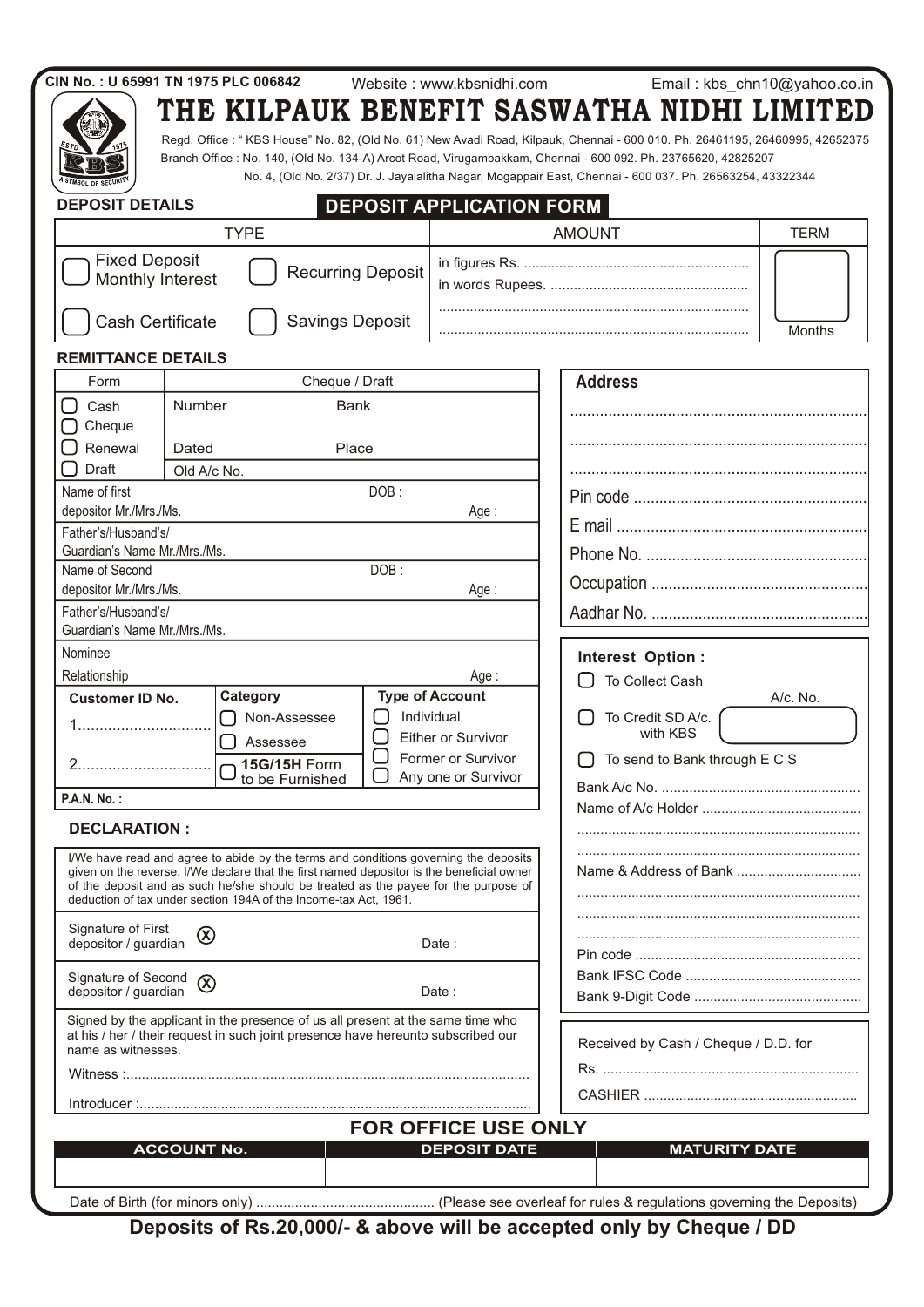### **TERMS AND CONDITIONS GOVERNING ACCEPTANCE OF FIXED DEPOSITS / CASH CERTIFICATES RE-INVESTMENT / RECURRING DEPOSITS**

#### **1. APPLICATION AND REMITTANCE :**

Application for FD / CC / RD and Renewal thereof should be made on the prescribed Application form duly completed in all respects and accompanied by cash/cheque/Bank, Challan, etc. Outstation deposits should be made by DD/MT/Banker's cheque only. All cheques/drafts should be crossed "Account Payee" and made payable to THE KILPAUK BENEFIT SASWATHANIDHI LTD.

#### **2. INTEREST PAYMENTS :**

- (a) Interest will accrue from the date of receipt of cash / local cheque / deposit with our Banker's and from the date of realisation in case of outstation cheque/draft.
- (b) For outstation deposits, monthly interest will be sent by DD at the cost of the depositor.
- (c) Interest ceases to accrue from the date of maturity of the deposit unless renewed.
- (d) No over due interest is payable if such amount is drawn after the due date.
- (e) Income-tax, wherever applicable will be deducted at source in accordance with the provisions of the Income Tax Act 1961. Tax will not be deducted if declaration in form 15G as required under the Act is furnished to the Nidhi at the beginning of each financial year.
- (f) In the case of RID/CC/RD for the purpose of deduction of tax, interest will be deemed to accrue every year and tax will be calculated on the accrued interest in each financial year, if warranted.

#### **3. RENEWALS :**

The depositor should send the discharged Deposit Receipt together with duly completed fresh application to the Nidhi before maturity.

#### **4. REPAYMENTS :**

(a) Repayment of any Deposit will be made on the due date.

- (b) The Receipt duly discharged over a revenue stamp of Re.1/ must be surrendered to the Nidhi for repayment. Amount will be paid by cash if the Deposit/s in aggregate is below Rs.20,000/- However on request, the same will be paid by Cheque / Bank Draft for credit of Bank account.
- (c) Deposits of Rs.20,000/- and above will be repaid only by way of Crossed A/C Payee Cheque, as per the provisions of the Income Tax Act 1961.
- (d) For outstation deposits repayment will be made by demand draft at Depositor's cost.

#### **5. JOINT DEPOSITS :**

#### **(a) Either of Survivor :**

In the case of either or survivor deposits, the deposit can only be on two persons. All cheques for payment of interest will be drawn in favour of the first named depositor unless specifically authorised in favour of the second depositor. The discharge given by either depositor for payment of interest or principal shall be valid and binding on the other depositor and payment will be made o the depositor, who has discharged the deposit receipt on maturity. In the event of death of either depositor, all payments, on account of principal and interest, will be made, upon maturity of the deposit to the surviving depositor.

#### **(b) Former or Survivor**

Deposits will be accepted with this stipulation. All payments of interest and principal will be made to the former only during his/her life time unless specifically authorised otherwise. Such payments will be made to the survivor only on production of death certificate.

#### **(c) Anyone of Survivor**

Deposits will be accepted in favour of more than two persons and the principal on maturity will be paid on discharge by any one of the depositors, to the depositor who has discharged the deposit receipt. In the event of death of anyone of the depositors, all payments on account of principal and interest will be made on maturity of the deposit to anyone of the surviving depositors who had discharged the receipt on production of death certificate. All cheques for payment of interest will be drawn in favour of the first named unless authorised in favour of any other depositor.

#### **6. DEPOSIT FROM MINORS :**

The guardian must sign the application form and mut mention his/her name. The Nidhi will make all payments in the name of Minor represented by guardian, by means of cheque.

#### **7. LOANS :**

- (a) When loan on the security of a deposit is raised the receipt shall be lodged with the Nidhi duly endorsed by the depositor or depositors. Loans against joint accounts will be granted only if all the parties sign in the application for loan and the Promissory Note. The Loan amount if any, will be adjusted from the proceeds of the deposit on the due date; and the balance amount if any, will be paid to the depositor (s)
- (b) Loans will be granted upto 75% of the deposit. Rate of interest on loans against fixed deposits shall be 3% over and above the rates on Fixed Deposits.
- (c) No loan shall be granted on deposit in minor's name.

#### **8. FORECLOSURE (PREMATURE REPAYMENT)**

- (a) Deposit shall not be repaid within a period of three months from the date of its acceptance.
- (b) Where the deposit is repaid at the request of the depositor after a period of three months, the depositor shall not be entitled to any interest upto six months from the date of deposit.
- (c) Where the deposit is repaid at the request of the depositor before the expiry of the period for which such deposit was accepted by the Nidhi, the rate of interest payable by the Nidhi on such deposit shall be reduced by two percent from the rate which the Nidhi would have ordinarily paid, had the deposit been accepted for the period for which such deposit had run. Provided that in the event of death of the depositor, the deposit may be repaid prematurely to the surviving depositor/s, in the case of joint holding with survivor clause or to the nominee or to the legal heir/s with interest at the rate which the Nidhi would have ordinarily paid, had such deposits been accepted for the period for which such deposit had run, upto the date of repayment.

#### **9. GENERAL:**

- (a) In the event of loss or destruction or mutilation of a Deposit Receipt, the Nidhi may, at its sole discretion, issue a duplicate, upon receiving an Indemnity Bond from the depositor, in a form prescribed by the Nidhi. All expenses in this connection will have to be borne by the depositor.
- (b) The Nidhi will not recognise any lien, charge or assignment of deposits or any other encumbrances.
- (c) The Nidhi reserves the right to reject any application for deposit without assigning any reason therefore.
- (d) Where the due date of any payment falls on a Holiday, the payment will be made on the next working day.
- (g) It is not obligatory on the party of the Nidhi to give notice or advance intimation about the maturity of the deposit.
- (h) In order to be effective, depositor's instructions, in relation to change of address, tax exemption etc. must be notified to the Nidhi atleast 30 days before payment of interest or principal becomes due.
- (i) Permanent Account Number (PAN) of Income Tax should be quoted in the application for submission of 15H / 15G as otherwise 20% on interest paid will be deducted as TDS.
- The Board of Directors reserve the right to alter or amend any of the terms and conditions mentioned above.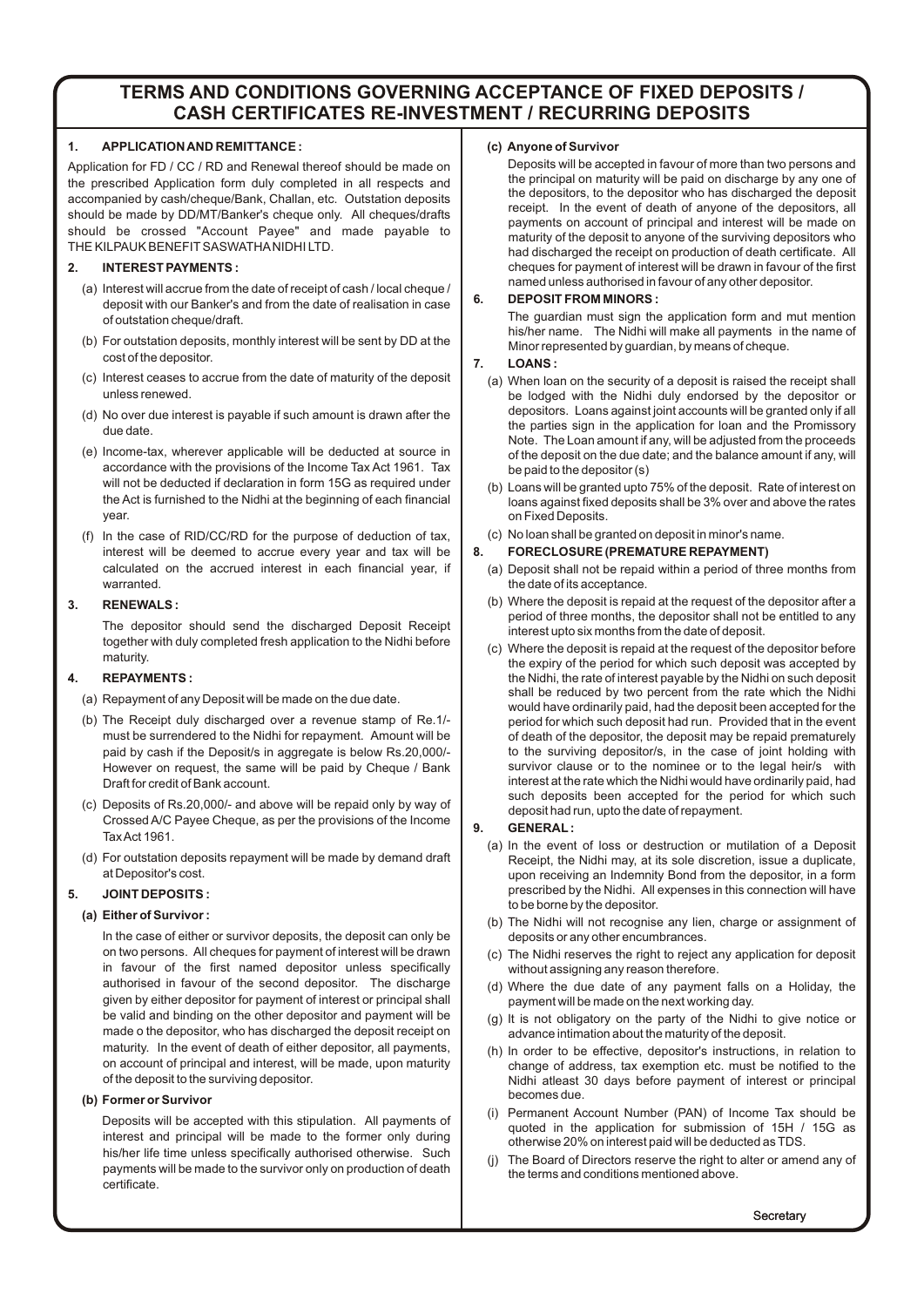## ANNEXURE

# THE KILPAUK BENEF IT SASWATHA NIDHI LIMITED

**CIN No. : U 65991 TN 1975 PLC 006842**

Additional particulars in Deposit Application as required under the Govt. Notification No.G.S.R. 555 (E) dated 26.07.2001.

**BUSINESS :** Accepting Deposits from members and granting loans on Jewellery, own deposits (including Kisan Patra, National saving scheme, Insurance Policy and other Government Securities) and on immovable Property (Housing Mortgage).

**BRIEF PARTICULARS OF THE MANAGEMENT OF THE NIDHI:** Managed by Seven Directors of whom Five Directors are duly elected by the General Body and Two Directors - Trustees are not subject to retirement by rotation as per Articles of Association of the Nidhi.

**(i) Date of incorporation of the Nidhi : 27-01-1975.**

- **(ii) Date of Declaration or Notification as NIDHI 25-10-1980**
- **(iii) Particulars of the Board Directors :**

| <b>NAME OF THE DIRECTORS</b> | DIN No.  | <b>ADDRESS</b>                                           | <b>OCCUPATION</b>      |
|------------------------------|----------|----------------------------------------------------------|------------------------|
| Dr. B.S. Santhavadanan       | 00471486 | No.9, Anusuya Avenue, Ormes Road, Kilpauk, Chennai - 10. | Doctor                 |
| Thiru G. Bhaskaran           | 00471097 | No.46, Lakshmi Talkies Road, Shenoy Nagar, Chennai - 30. | <b>Chief Executive</b> |
| Thiru G. Nandagopal          | 01333276 | No.27/12. Sait Colony, 1st Street, Egmore, Chennai - 8.  | <b>Business</b>        |
| Thiru G. Ramgopal            | 00676803 | No.27/12. Sait Colony, 1st Street, Egmore, Chennai - 8.  | <b>Business</b>        |
| Thiru V. Ramesh Naidu        | 05283576 | No.551, Karnan Street, Mugappair West, Chennai - 37.     | <b>Business</b>        |
| Tmt Sashikala Bhaskaran      | 00422987 | No.46, Lakshmi Talkies Road, Shenoy Nagar, Chennai - 30. | House Wife             |
| Tmt R.Sudha Rani             | 00422987 | No.83, Gajapathy Street, Shenoy Nagar, Chennai - 30.     | House Wife             |

**(iii)Net proft of the Nidhi for the last three financial years :**

|    |                             |               | 2018 - 2019             | 2019 - 2020      | 2020 - 2021     |
|----|-----------------------------|---------------|-------------------------|------------------|-----------------|
|    | 1. PROFIT BEFORE INCOME TAX |               | $\bar{z}$ . 2,03,34,301 | ₹. $2,03,38,626$ | ₹. 2,29,11,890  |
|    | 2. PROVISION FOR TAX        |               | 60.00.000               | 57.00.000<br>₹.  | 64,50,000<br>₹. |
|    | 3. PROFIT AFTER INCOME TAX  |               | ₹. 1,43,34,301          | ₹. 1,46,38,626   | ₹. 1,64,61,890  |
| 4. | DIVIDEND DECLARED ON SHARES |               |                         |                  |                 |
|    |                             | <b>NCRP</b>   | 15%                     | 15%              | 15%             |
|    |                             | <b>EQUITY</b> | 25%                     | 25%              | 25%             |

**(iv) Summarised Financial position of the Nidhi as appearing in the Two latest Audited Balance Sheets**

| <b>LIABILITIES</b>                                              |  | <b>FIGURES FOR THE YEAR</b> |    |                  |                        |  | <b>FIGURES FOR THE YEAR</b> |  |                                                   |  |
|-----------------------------------------------------------------|--|-----------------------------|----|------------------|------------------------|--|-----------------------------|--|---------------------------------------------------|--|
|                                                                 |  | 31-3-2021                   |    | 31-3-2020        | <b>ASSETS</b>          |  | 31-3-2021                   |  | 31-3-2020                                         |  |
| <b>Share Capital</b>                                            |  | 21,71,853                   |    | 21,46,926        | <b>Fixed Assets</b>    |  | 39, 33, 189                 |  | 40,03,037                                         |  |
| <b>Reserves &amp; Surplus</b>                                   |  | 18,34,30,656                |    | 16,75,06,566     | <b>Current Assets</b>  |  | 10,41,75,879                |  | 11,93,37,962                                      |  |
| <b>Unsecured Loans</b>                                          |  | 59,09,49,522                |    | 61, 19, 76, 482  |                        |  |                             |  |                                                   |  |
| <b>Deferred Tax Liability</b>                                   |  | 2,47,677                    |    | 2,58,793         | Loans                  |  | 70,18,99,759                |  | 68,77,63,992                                      |  |
| <b>Current Liabilities &amp; Provision</b>                      |  | 4,09,62,805                 |    | 4,84,19,562      | <b>Advances</b>        |  | 77,53,686                   |  | 1,92,21,338                                       |  |
| <b>TOTAL</b>                                                    |  | 81,77,62,513                |    | 83,03,26,329     | <b>TOTAL</b>           |  | 81,77,62,513                |  | 83,03,26,329                                      |  |
| (V) RATE OF INTEREST ON DEPOSITS :                              |  |                             |    |                  | <b>GENERAL</b>         |  |                             |  | <b>Senior Citizen &amp; Physically Challenged</b> |  |
|                                                                 |  | <b>6 Months</b>             |    | <b>12 Months</b> | 24 Months              |  | 12 Months                   |  | 24 Months                                         |  |
| <b>FIXED DEPOSIT : Monthly Interest</b>                         |  | 6.5%                        |    | 6.75 %           | 7.25 %                 |  | 7.25%                       |  | 7.75 %                                            |  |
| <b>CASH CERTIFICATE:</b><br><b>Amount Invested</b>              |  |                             |    | ₹. 1,000         | ₹. 1,000               |  | ₹. 1,000                    |  | ₹. 1,000                                          |  |
| <b>Maturity Value</b>                                           |  |                             |    | ₹. 1,070         | ₹. $1,156$             |  | ₹. 1,075                    |  | ₹. 1,167                                          |  |
| <b>RECURRING DEPOSIT:</b><br><b>Amount Invested Every Month</b> |  |                             | ₹. | 100(6.75%)       | ₹.<br>$100$ (7.25%) ₹. |  | $100$ (6.75%) ₹.            |  | 100(7.25%)                                        |  |
| <b>Maturity Value</b>                                           |  |                             |    | ₹. 1,245         | ₹. 2,590               |  | ₹. 1,245                    |  | ₹. 2,590                                          |  |